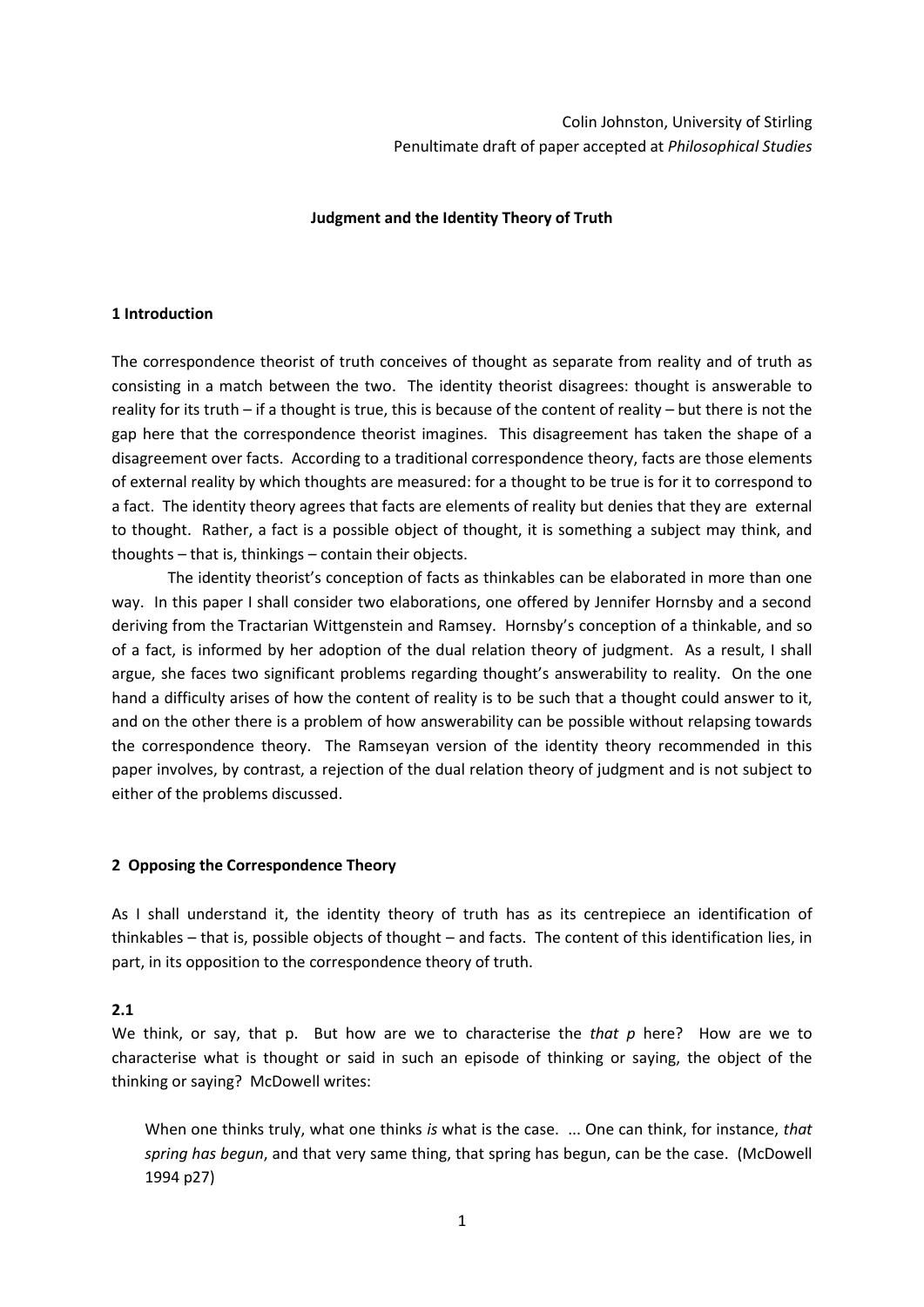A thinkable – *that p* – is something that can be the case: it can be the case that p. So much, for the identity theorist, is mere truism. It is a truism, furthermore, they want to recast. For the recasting, notice that the notion of being the case is readily aligned with that of a fact. So Wittgenstein, for example, writes:

The world divides into facts. Any one can either be the case or not be the case. (Wittgenstein 1922 §§1.2-1.21).

The alignment can be made in two ways. One could straightforwardly identify a fact with something that can be the case. Or one could call something a fact only if it *is* the case. Both uses of the word are, I take it, perfectly legitimate. We no more hesitate to understand Wittgenstein when he identifies the totality of facts with everything that is the case (Wittgenstein 1922 §§1-1.1) than it crosses our mind to think he has only true representations in view when he writes that "we picture facts to ourselves" (Wittgenstein 1922 §2.1). 'It is a fact that p' entails 'p'; but we speak also of nonobtaining facts. For reasons of simplicity and clarity only, I shall run with the 'non-factive' use of the word 'fact'.<sup>1</sup> McDowell's (putative) truism is thus recast as the claim that a thinkable is a fact.

## **2.2**

1

This identification of fact and thinkable stands in opposition to the correspondence theory of truth. In its simplest form, the correspondence theory holds that a thinking is true if, and only if, there exists a fact corresponding to it. On such a theory, facts would be external to thinkings – and so would not be the objects of thinkings. This opposition is no accident: it is a central ambition of the identity theorist to reject the correspondence theory. Clarification of the matter may be had by considering a second characterisation of thinkables.

McDowell, again, writes:

The basis of the truth-conditional conception of meaning, as I see it, is the following thought: to specify what would be asserted, in the assertoric utterance of a sentence apt for such use, is to specify a condition under which the sentence (as thus uttered) would be true. (McDowell 1998 p88)

If I were to utter the sentence 'Snow is white' assertorically, what I would assert is *that snow is white*, and just this, that snow is white, would be the condition of the truth of the sentence so uttered. (More simply, the sentence 'Snow is white' has as its truth condition that snow is white.) Again with thinkings: my thought that Jack loves Jill has as the condition of its truth precisely what I there think – that Jack loves Jill.

This characterisation of assertables/thinkables as truth conditions can, I think, be taken as uncontentious common ground between the identity and correspondence theorists. Both parties agree that a judgment has a truth condition  $-$  that  $p -$  which belongs (essentially) to the judgment. From here, the theories diverge. The identity theorist, in identifying both thinkables and facts and

<sup>&</sup>lt;sup>1</sup> As Wittgenstein later puts it: 'I can ... make the stipulation that I will only use the words 'fact', 'act' ... in a proposition which, when complete, asserts that this fact obtains. It would be better to drop the restriction on the use of these words, since it only leads to confusion, and say quite happily: 'This act was never performed', 'This fact does not obtain'. (Wittgenstein 1974 p77)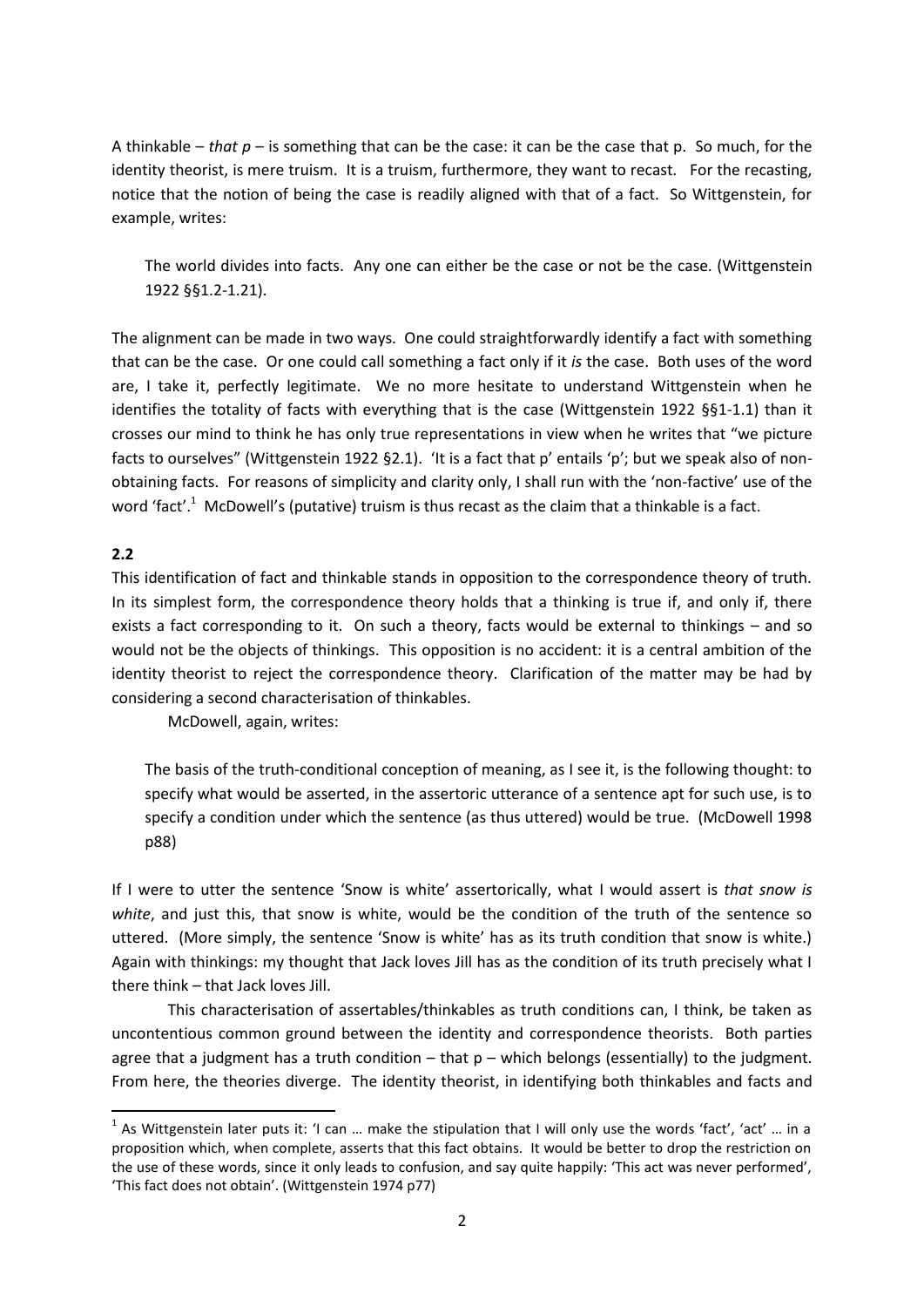thinkables and truth conditions, identifies truth conditions and facts. The fact that Jack loves Jill is the truth condition of my belief that Jack loves Jill. The simple correspondence theorist, on the other hand, imagines a quite different role for facts. A fact is not a truth condition but rather an item whose existence constitutes the obtaining of a truth condition – it is truth-*maker*. The fact that Jack loves Jill is not the truth condition of my belief that Jack loves Jill: it is, rather, an entity whose existence constitutes the obtaining of that truth condition and so the truth of my belief.

## **2.3**

The identity theorist wants to oppose rather more, however, than just the simple correspondence theory. Indeed, to understand fully that particular opposition, we need to place it in the context of a broader and deeper stance against correspondence theories more generally. At root, the identity theorist's concern is not with the nature or role of facts – with whether, say, facts are to be taken as truth-makers or as truth conditions. The identity theorist's root concern, rather, is to reject the idea, basic to the correspondence theory in all its versions, that a judgment is something which is separate from reality and whose truth consists in a match with reality.

Hornsby, following McDowell, describes the correspondence theorist as positing an 'ontological gap' between thought and reality (Hornsby 1997 p1). On one side of the gap are judgments and on the other is reality; truth then consists in a match between the two. And it is in opposition to this supposed gap that Hornsby and McDowell locate reality – obtaining facts – inside thoughts. Reality is not an external object of comparison/assessment for thought; rather, as Wittgenstein writes, 'when we say, *mean*, that something is the case, we do not stop with what we mean anywhere short of the fact' (Wittgenstein 1953 §95). Or in another favoured quote: thought 'reaches right out to reality' (Wittgenstein 1922 §2.1511).

This root opposition to the correspondence theory more generally may be sharpened up as before with the notion of a truth condition. The correspondence theorist's gap between thought and reality is the idea that, given a thought with its truth condition, there remains a question of what it is for the world to match that truth condition, a question of what is it for the world to be such that the truth condition obtains. Perhaps the obtaining of the truth condition consists in the existence of a fact, or perhaps some rather different account is to be given, one which doesn't speak of facts or even of existence. To offer *some* such account of the obtaining of a truth condition, however, is to be a correspondence theorist in the broad sense in view. The identity theorist's rejection of the correspondence theorist's gap then consists, from this perspective, in their rejection of the propriety such theorising. No account is to be offered of the obtaining of a truth condition by reference to an external reality. Rather, the truth condition is – if it obtains – already reality, and so its obtaining or non-obtaining is brute.<sup>2</sup> As Russell puts it, some truth conditions obtain and some do not 'just as some roses are red and some white' (Russell 1904 p523).

## **2.4**

**.** 

To close the section, note that we can see in these last few remarks the principal reasons for and against using the word 'fact' factively. If facts are identified with truth conditions in general then reality cannot be, or include, the totality of facts: it must rather be the totality of obtaining facts – and this is slightly clumsy. The restriction is necessary because it is a principal task of reality, as that

 $2$  No more account is to be offered of a truth condition's obtaining or non-obtaining than is offered by the simple correspondence theorist of the existence of non-existence of her facts. In both cases the philosophical theorist, having reached reality, stops theorising.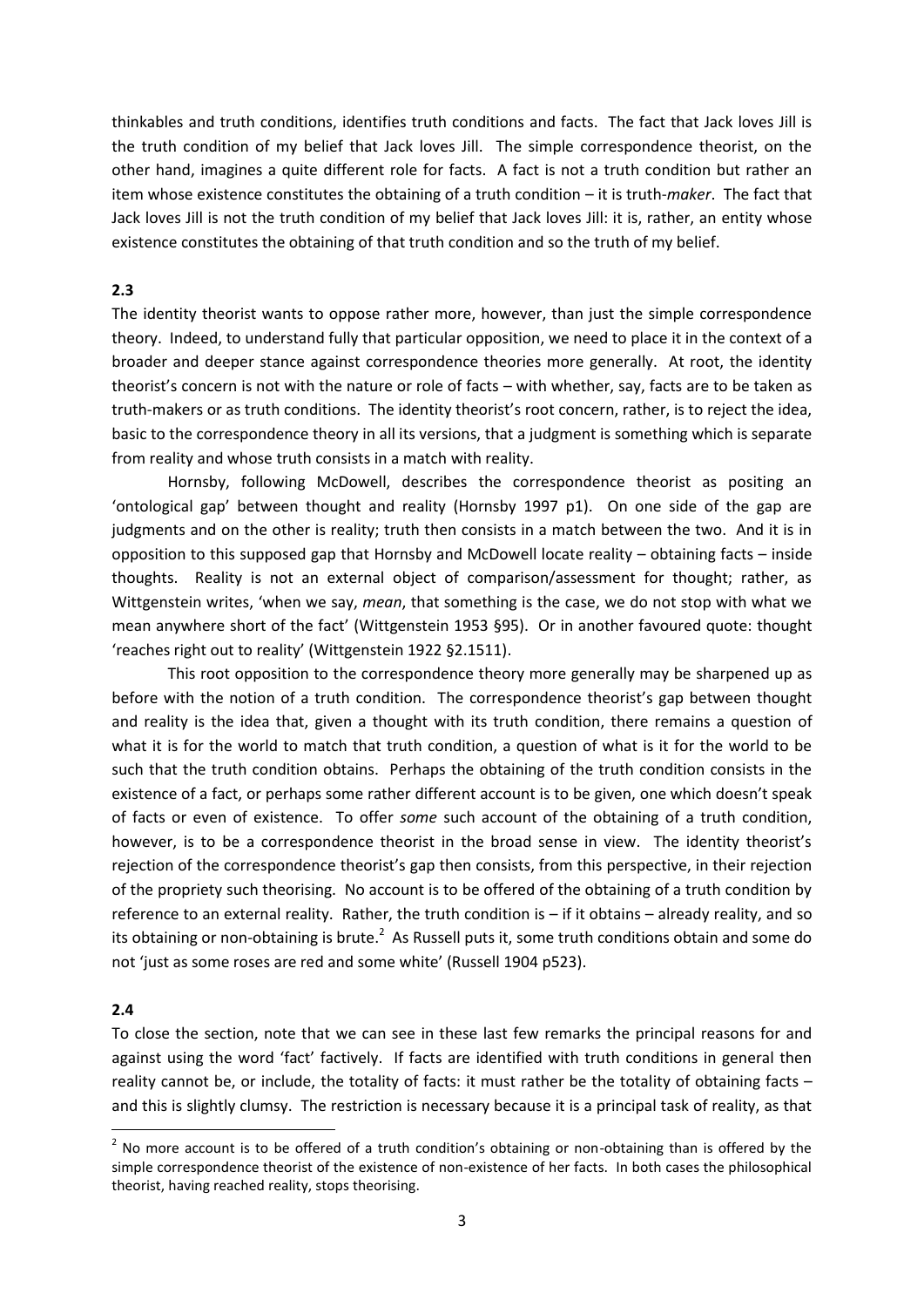notion is commonly conceived by philosophers, to explain judgments' truth, and if all facts, obtaining or otherwise, were a part of reality, then this task would not be achieved (more on this below). Telling in favour of a non-factive use of 'fact', on the other hand, is that if one were to use the word 'fact' for obtaining truth conditions only and then 'fiction', say, for non-obtaining truth conditions, someone might reasonably respond by asking what the difference is between the two, what account is to be given of a thinkable's being a fact as opposed to a fiction. Calling all thinkables facts, as I shall, discourages this question, implicitly suggesting from the top that one is not interested in offering a theory of the obvious division within the category. But to repeat, this is a purely terminological preference. Nothing changes in the discussion above or to follow if, when speaking of the identity theory, the word 'fact' is replaced every time by 'fact or fiction'.

#### **3 Two Conceptions of Thinkables**

The identification of facts and thinkables can be elaborated in more than one way depending on how thought, and so how the objects of thought, is conceived. This section contrasts two conceptions of thought and considers in outline how those conceptions lead to different versions of the identity theory.

### **3.1**

Ramsey asserts in his 1927 paper 'Facts and Propositions' that once a theory of judgment has been given – a theory that is of the possession of a truth condition – there remains no further problem of truth, no further problem of the obtaining of a truth condition:

It is, perhaps, also immediately obvious that if we have analysed judgment we have solved the problem of truth. … [All that] we have to explain is the meaning of saying that the judgment is a judgment that *a* has *R* to *b*, i.e. is true if *aRb*, false if not. (Ramsey 1990 p158)

This claim that there is no 'separate problem of truth' (p157) to the problem of judgment, as Ramsey puts it a page earlier, should sound familiar. It's worth emphasising in passing that Ramsey does indeed say '*separate* problem of truth' and not simply 'problem of truth'. Ramsey's position is not that there is *no* problem of truth, but rather that the problem of truth is the problem of judgment – the problem, that is, of what it is to be true if p, false if not. We should hesitate, I thus quickly suggest, to see Ramsey as a deflationist. But rather than take that exegetical point on directly, let's consider judgment.

Ramsey's paper opens with a Russellian distinction between dual and multiple relation theories of judgment. Judgment, according to the dual relation theory, is a relation between a subject (or 'mental factors') and a single entity judged. According to the multiple relation theory, on the other hand, judgment is a multiple relation between a subject (or 'mental factors') and several separate entities – between, that is, a subject and those entities which would on the dual relation theory have been the constituents of the single entity judged. This contrast is, of course, highly schematic. It is not without content, however; in particular, the two options carry divergent implications for how thinkables are to be conceived.

The dual relation theory holds, as said, that belief is a dual relation between a subject and a single entity. That single entity will then be the object of the belief, the thinkable there believed. It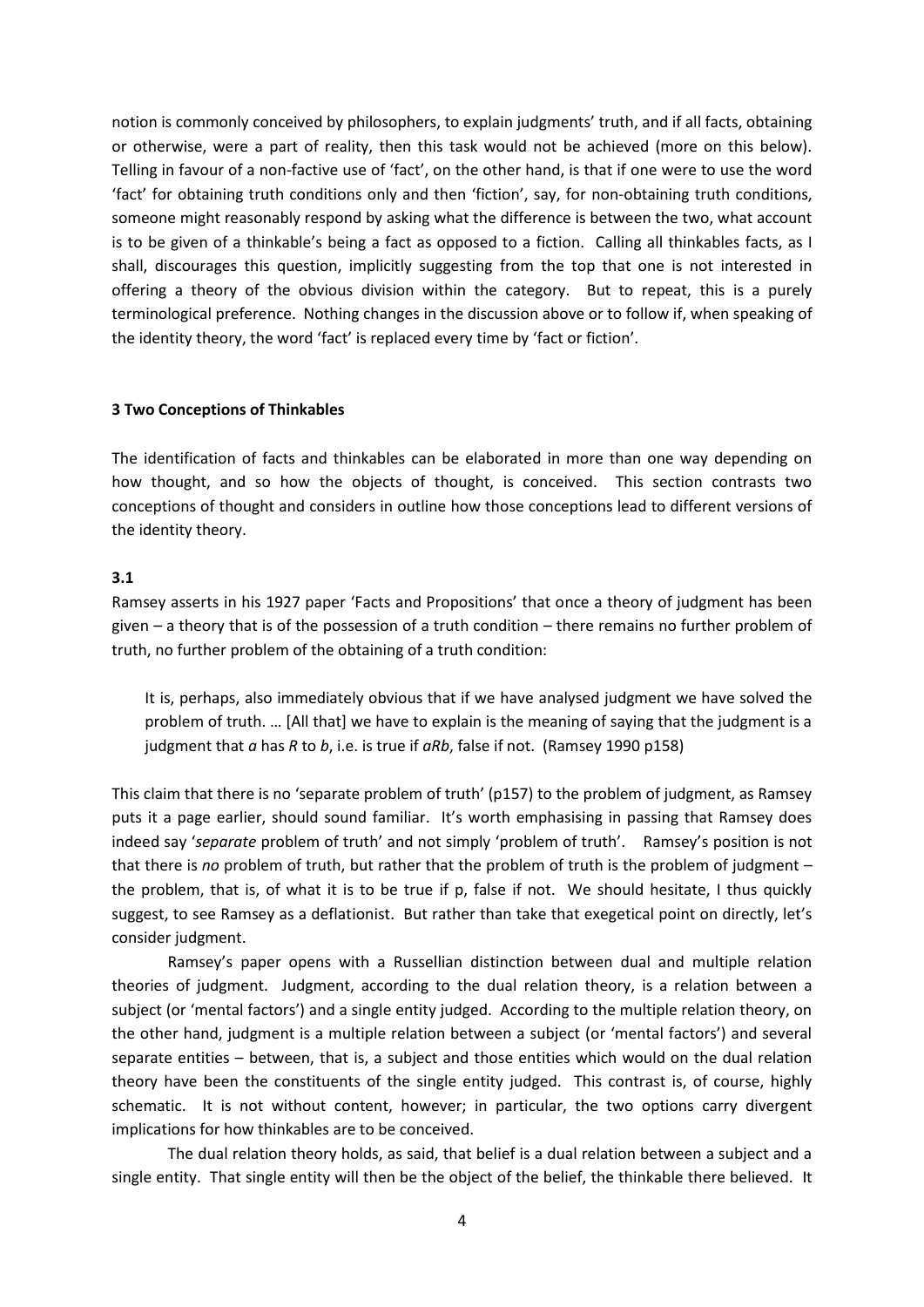follows on such an account, then, that thinkables are *existing entities*. The relatum of a relation is an entity, an object, whose existence is a precondition of the relation's obtaining. And so the thinkable that p is, according to the dual relation theory, an entity whose existence is a precondition of judging that p. The multiple relation theory, on the other hand, has the consequence that thinkables are *not* entities. A judgment, according to the multiple relation theory, is a relation not to a single item but rather to several separate entities, and so there is no entity belonging to the judgment which is a candidate for being the thinkable there thought. If pushed on what an object of judgment is to be if not an entity, a multiple relation theorist might add that a thinkable is not a thing but rather a 'way things may be'; it is not an entity but a possibility. More concretely, it will be held that talk of the existence of a thinkable does not specify a precondition of judgment; rather, 'The thinkable that p exists' will, if it means anything at all, most likely mean simply that p.

## **3.2**

1

The identity theory of truth does not in itself carry any straightforward commitment to either the dual or multiple relation theory of judgment.<sup>3</sup> So where Hornsby and the early Russell, for example, combine the identity theory with the dual relation theory, Wittgenstein and Ramsey, I shall suggest, are multiple relation identity theorists. As can be seen, however, the identity theory does take on rather different forms depending upon which theory of judgment is preferred. Let's pursue this point a little further.

First, consider truth-bearers. Ramsey writes:

According to some philosophers we apply [the terms 'true' and 'false'] to 'propositions', which are the objects of judgments and the meanings of sentences, but themselves neither judgments nor sentences.

According to the philosophers who believe in them, it is these propositions which are true or false in the most fundamental sense, a belief being called true or false by an extension of meaning according as what is believed is a true or a false proposition. But in as much as the existence of such things is generally (and to my mind rightly) doubted, it seems best to begin not with them but with the mental states of which they are the supposed objects and to discuss the terms true and false in their application to these mental states. (Ramsey 2001 p434)

If to judge that p is to be related to a single thinkable-entity, then that entity must play a central role in the explanation of the judgment's truth value. And the obvious central role for it to play is that of conferring its own truth value on the judgment. Thus the dual relation theorist will most likely call thinkables *propositions* and take them to be the primary truth bearers. If, on the other hand, one follows Ramsey in rejecting the dual relation theory, and so rejects that there are such *things* as thinkables, then one will focus instead on judgments – mental states and sentences – as the bearers of the property of truth.

 $3$  One could object (-people have-) that identity is a relation and so if the identity theory of truth involves an identification of thinkables and facts it thereby involves treating thinkables as entities. The objection is misguided. The identity theory of truth is not some claim of the form ' $x=y' - it$  is rather the theoretical position that, as I put it, no account is to be offered of the obtaining of a truth condition by reference to an external reality, for the truth condition is – if it obtains – already reality, and so its obtaining or non-obtaining is brute.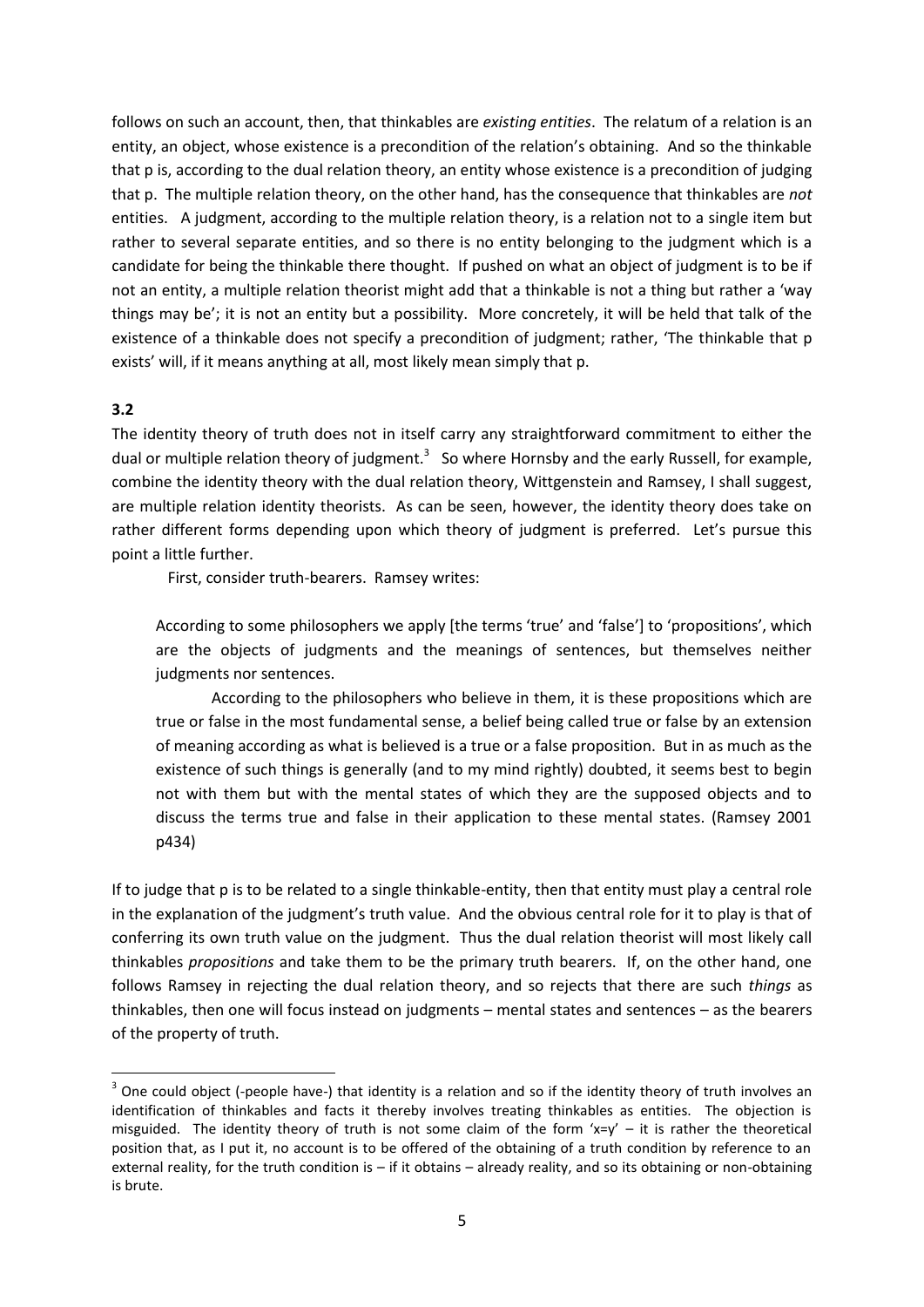This disagreement over truth bearers evinces, we can briefly note, a broader divergence in 'vision' of truth. Truth for the multiple relation theorist is a property of representations, whether mental or linguistic, and is indeed a species of representational correctness. For the dual relation identity theorist, on the other hand, truth is a property in the first instance of thinkables, and thinkables are not representations – they are rather what representations represent: facts. (Thinkables are not items with truth conditions: they *are* truth conditions.) Thus whilst the multiple relation theorist will hold, with the 1910 Russell, that 'there would be no truth and falsehood if there were no minds', the dual relation identity theorist takes truth to be a mind-independent property of mind-independent entities.<sup>4</sup>

A second notable point of difference between the dual and multiple relation identity theorists, one touched on just above, concerns such sentences as 'The fact/proposition/truth condition that p exists/is true/obtains'. Where the dual relation theorist will see reference made here to a thinkable entity which is then said to exist or to have the property of truth or of obtaining, the multiple relation theorist will provide a quite different account. More particularly, they will most likely see the sentences simply as periphrases of 'p'. Thus Ramsey, taking a swipe at the correspondence theory, writes:

We can, if we like, say that [a judgment that aRb] is true if there exists a corresponding fact that a has R to b, but this is essentially not an analysis but a periphrasis, for "the fact that a has R to b exists" is no different from "a has R to b". (Ramsey 1990 p158-9)

And in a similar vein:

"it is true that Caesar was murdered" means no more than that Caesar was murdered, and "it is false that Caesar was murdered" means that Caesar was not murdered. (Ramsey 1990 p157)

We can equally imagine Ramsey asserting that "the truth condition that p obtains" is no different from "p". These sentences are, of course, only the tip of the iceberg: there is a wide family of sentences (including, e.g., "Jack and Jill thought the same thing") of which the dual and multiple relation theorists will give divergent accounts. It is not however the concern of this paper to pursue this matter in any detail. Let's end the section by noting, rather, that in rejecting the idea that facts are existents – in either rejecting or analysing away talk of the existence of thinkables – the multiple relation identity theorist puts a wedge between the notions of reality and existence. Reality – that to which thought is answerable – is commonly thought of as a totality of existents. But the multiple relation identity theorist will hold both that reality is, or includes, the totality of ways things are, and also that to say that a certain way things are exists will, if it means anything at all, mean only that things are indeed that way.

### **4 A Problem of Falsity**

1

 $4$  There is a point of possible concern here for the dual relation identity theorist – a concern whose first expression would be to suggest that the notion of a true fact is genuine misnomer as opposed to harmless tautology. The matter can't be taken further in this paper, however – though it connects into the discussion of section 5 below.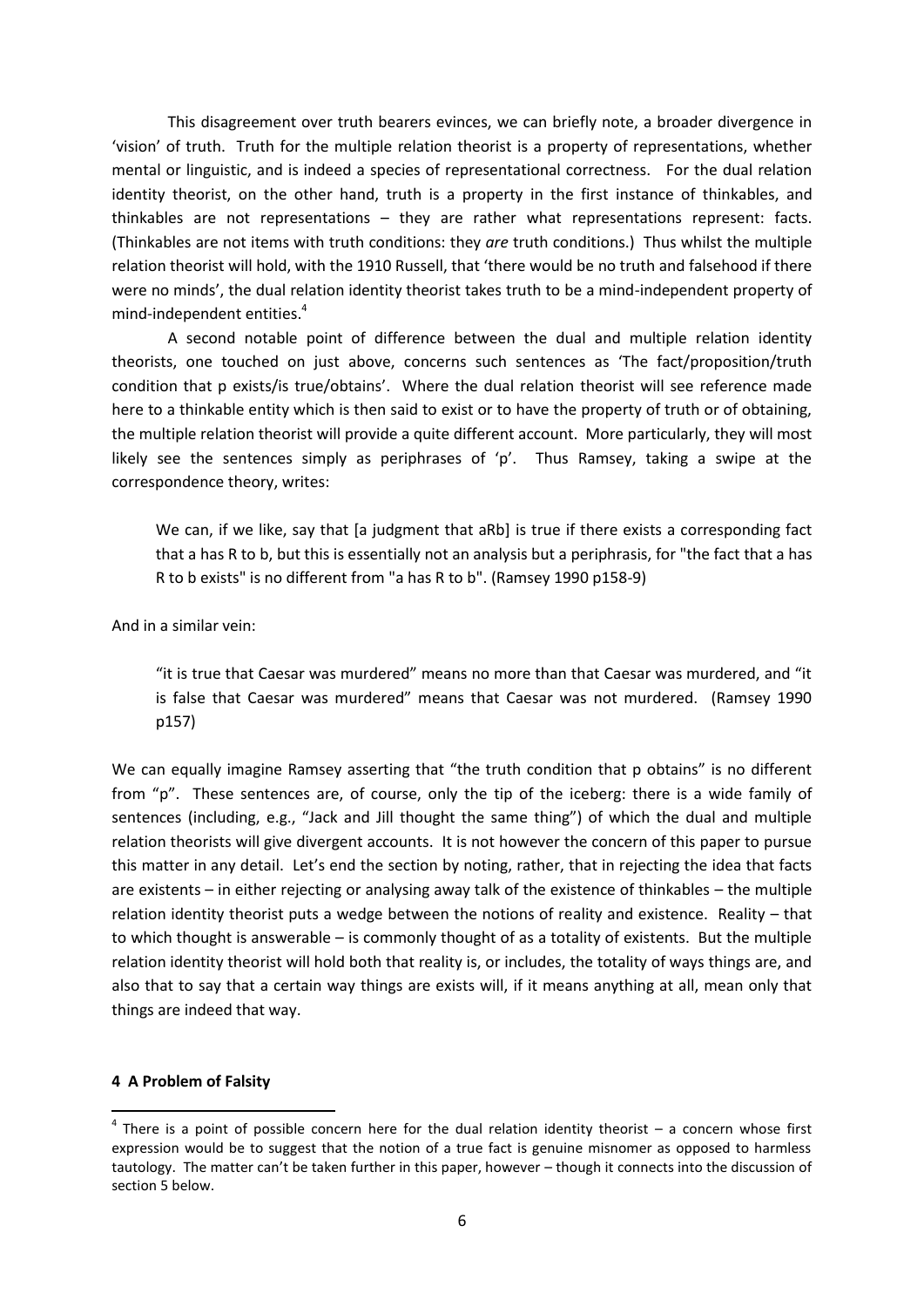There are two significant problems faced by a dual relation identity theorist neither of which takes a grip for an identity theorist who conceives of facts as ways things may be. Both problems may be found, in germ, in Russell and Ramsey's reasons for rejecting the dual relation theory. This section discusses the first of these two, a problem of falsity.

## **4.1**

In 1910 Russell argues against the view that 'every judgment, whether true or false, consists in a certain relation, called "judging" or "believing", to a single object, which is what we judge or believe' (Russell 1992 p118). He writes:

Assuming that there are such objects, let us, following Meinong, give them the name 'Objectives'. … . So long as we only consider true judgments, the view that they have Objectives is plausible ... . But what is the Objective of the judgment "Charles I died in his bed"? (Russell 1992 pp.118-9)

And again:

If we allow that all judgments have Objectives, we shall have to allow that there are Objectives which are false. Thus there will be in the world entities, not dependent upon the existence of judgments, which can be described as objective falsehoods. (Russell 1992 p119)

This, Russell thinks, is considerably implausible. Ramsey concurs with Russell's opinion, speaking somewhat later, but with reference to Russell, of 'the incredibility of the existence of such objects as "that Caesar died in his bed", which could be described as objective falsehoods' (Ramsey 1990 p153- 4).

To be clear, the target of Russell and Ramsey's discussions is not simply the dual relation theory but rather the combination of that theory with the position that a judgment's 'objective' belongs to the world – it is a fact, or if we use that word more sparingly, it is a fact-or-fiction. The target, that is to say, is a dual relation identity theory. And the complaint is straightforward. The dual relation identity theorist has common ground with the simple correspondence theorist in that both parties conceive of facts as existing entities. (As Strawson would disparagingly put it, both parties conceive of facts as 'chunks of reality' (Strawson 1950 p153).) But once the identity theorist has gone that far with the correspondence theory, it's unclear how to avoid going all the way and conceiving of facts as truth-makers, as entities that exist only in case of truth. If I think that Charles I died in his bed, then on the dual relation identity theory there must exist such a fact-entity as *that Charles I died in his bed*. But this in turn entails – surely – that Charles I died in his bed.

## **4.2**

As Ramsey and Russell give it, this is argument by incredulous stare. How can there exist such a factentity as that Charles I died in his bed when he actually died on the scaffold? And as sharp as the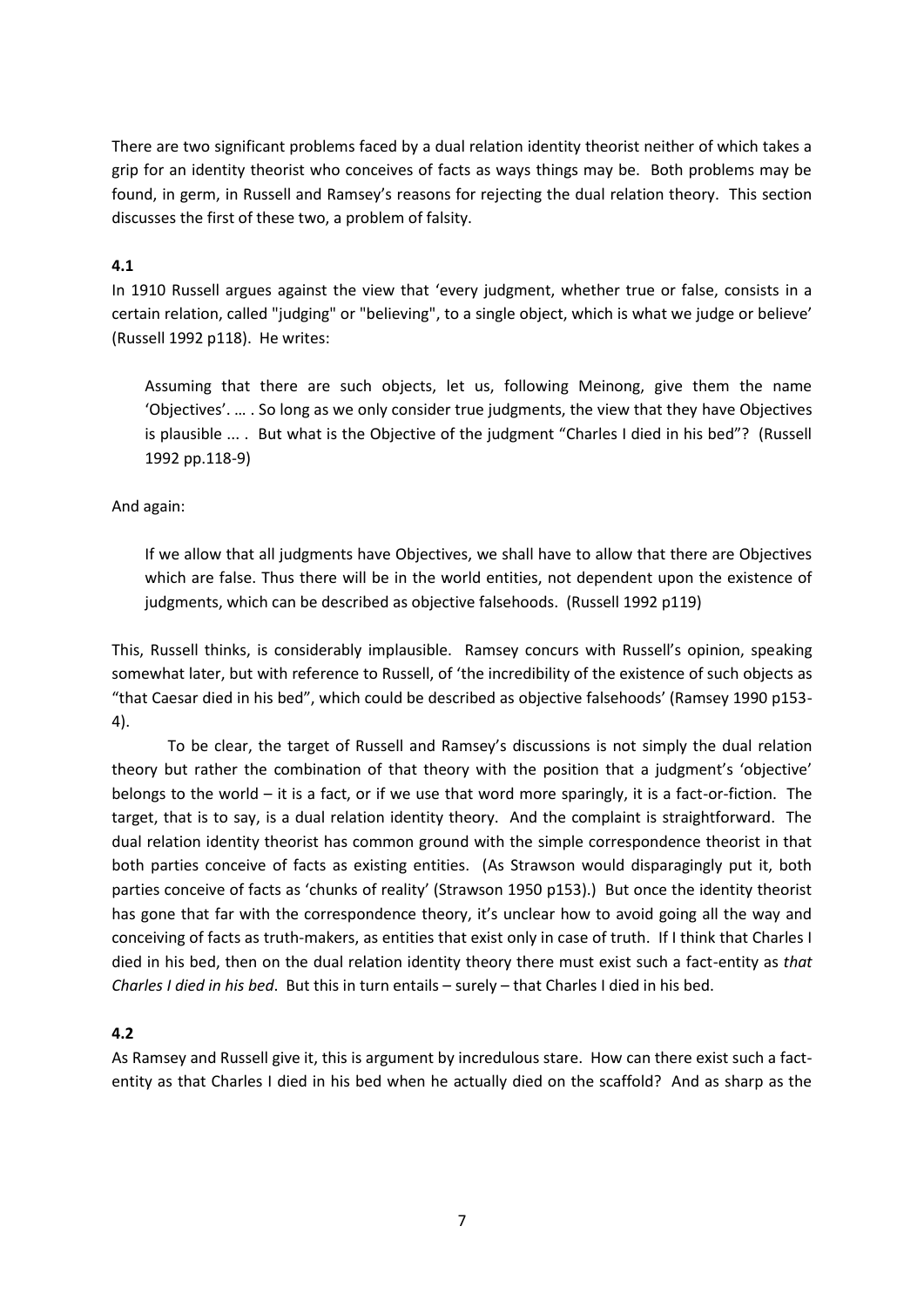stare may be, it allows, dialectically, for a brazening out. Indeed, Hornsby implicitly does just this.<sup>5</sup> A recasting is possible, however, which doesn't allow for such a short response.

It was mentioned in passing above that it is a principal task of reality, as that idea is commonly conceived by philosophers, to explain judgments' truth. If my belief is true, this is explained by the content of reality. And the point made briefly on the heels of that observation was that if reality is to be up to this task, the identity theorist cannot have it include both obtaining and non-obtaining truth conditions. If reality includes both that Jack loves Jill and that Jack does not love Jill, then it is unclear at best how it might explain the truth of my belief that Jack loves Jill. Hornsby, I think, recognises this point and so follows McDowell in echoing Wittgenstein's dictum that the world is a constellation of facts (Wittgenstein 1922 §1.1, Hornsby 1997 p2) – where by 'fact' she means, like Wittgenstein here, an obtaining truth condition. But how, one might wonder, is Hornsby entitled to this Wittgensteinian identification of the world? If fictions (non-obtaining truth conditions) exist just as well as facts, then on what grounds are they being excluded from reality? Reality is, for Hornsby, a totality of existents, so how is it, given that they both exist, that facts are included in reality but fictions excluded? The dual relation identity theorist cannot, I think, brazen this out: a significant response is demanded. Either the idea must be rejected of a reality whose content explains judgments' truth, or it must be explained how certain existing items but not others – facts but not fictions – get to count as belonging to reality.

The former option is of course perfectly possible – and one thinks here of Frege. To make this move is, however, to shift the game substantially. First, it dialectically weakens the identity theorist's repudiation of the correspondence theory. The desire to make good on an idea that thought answers to reality is, I take it, a principal motivation of the correspondence theory; if the idea is rejected rather than accommodated then the correspondence theorist may decide to stop listening. Second, and relatedly, the content of one's position as an identity theorist becomes somewhat thinner. The identification of fact and thinkable as we understood it above had two arms. On one side it included the negative stance that there are no facts other than thinkables: philosophical theorising with a notion of fact categorially distinct from thinkable is misguided. And

1

<sup>&</sup>lt;sup>5</sup> Indeed, she misreads Russell and fails even to recognise a problem here. In response to Russell's remarks on falsity Hornsby writes:

Moore and Russell can both be read as abandoning an identity theory of truth as a consequence of coming to believe that it rendered falsehood totally unaccountable. ... I believe that Russell's difficulty with falsehood stemmed from his (non-Fregean) account of the unity of propositions, which made it impossible for a proposition to be both unified and untrue. (Footnote: According to Russell, what makes the proposition that *Rab* a unity is the fact that *R* relates *a* and *b*.) (Hornsby 1999 p244)

Russell's problem of falsity for his 1903 theorising, Hornsby suggests, depends upon a certain view of the constitution of thinkables. More particularly, it depends upon thinkables being constituted in the manner of the early Russell and not in the manner of Frege. Fregean dual relation identity theorists such as herself face no problem here. This suggestion is, however, a misreading of the texts. It is certainly true that Russell is reacting in 1910 against his own earlier version of the dual relation theory. It is also true the early Russell took thinkables to be constituted rather differently from Frege; where in 1903 Russell took the thinkable that Jack loves Jill to be a complex object composed of Jack, *love* and Jill, Frege has it composed of elements of sense. And it is further true that this difference between Frege and the early Russell means that there is *a* problem of falsity faced only by Russell. How, one may ask the early Russell, can Jack *love* and Jill be unified into a complex whole if Jack does not love Jill? But all this granted, it remains implausible that this 'unity' problem is the problem Ramsey and the 1910 Russell are finding for the dual relation theory. One cannot so much as give a first pass statement of this problem without speaking of the entities Jack, *love* and Jill being united into a thinkable – but neither Russell nor Ramsey mention what the thinkable's constituents might be. The problem Russell presents here, I take it, turns rather on what Russell and Ramsey *do* speak of: the idea that thinkables are existing objects.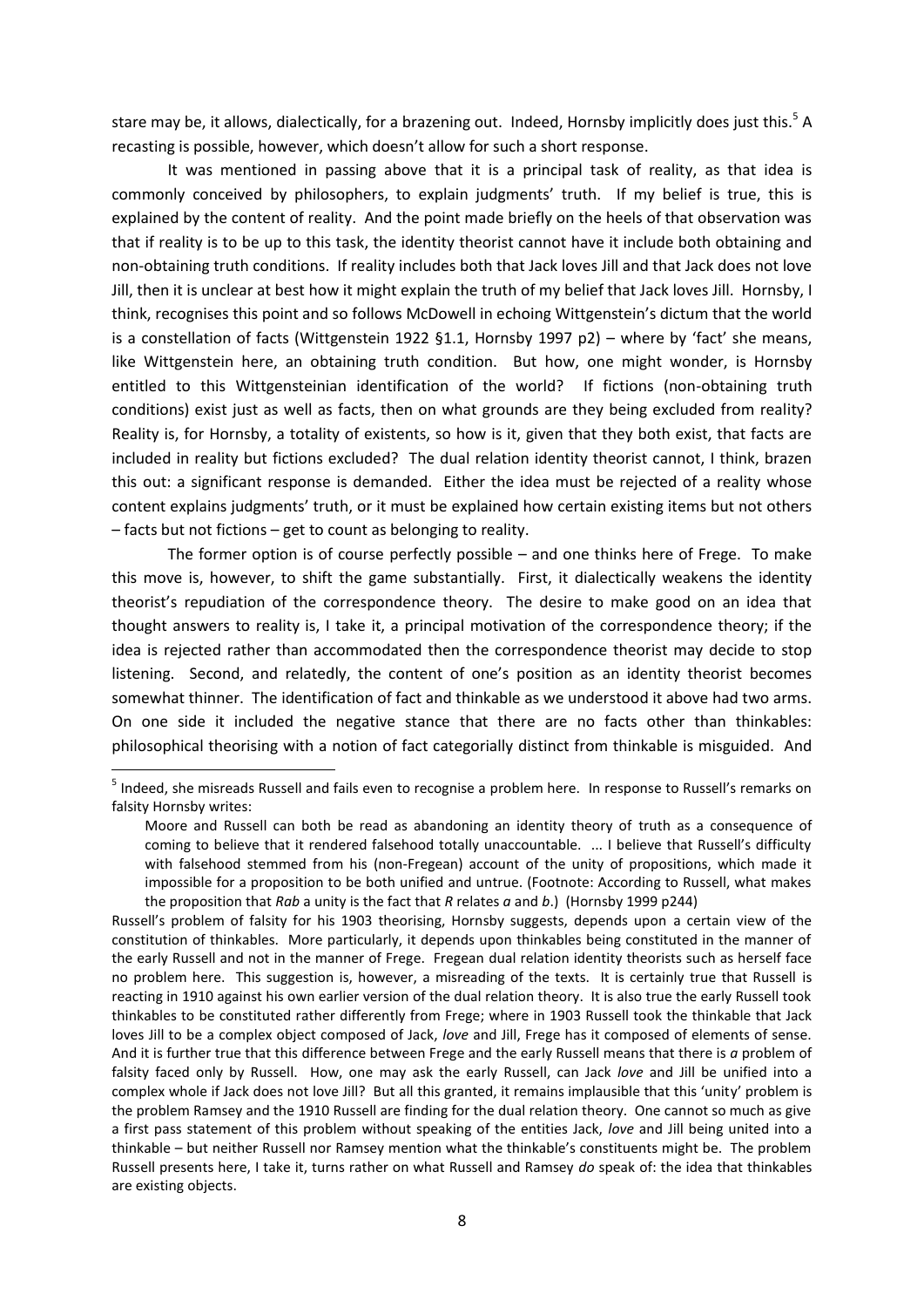on the other side – and partially justifying the negative stance – it involves the positive position that thinkables are nothing less than facts: nothing less, that is, than elements of reality. If, however, we reject the idea of a reality to which thought answers, then the content of this second arm comes under threat: of what reality are thinkables now to be elements? The identity theorist's position, the worry would then be, will lose much of its interest, becoming little more than a negative stance, not easily justified in its generality, against non-thinkable facts.

As noted, however, Hornsby's appeal to Wittgenstein's non-Fregean notion of 'world' seems clearly and reassuringly to imply that she does not want to take this route.<sup>6</sup> Her problem is thus to justify her identification of the world as the totality of (obtaining) facts. (Without justification the identification will be mere stipulation, and a merely stipulated totality won't do any explanatory work; in particular, it won't explain the truth of my judgment.)

## **4.3**

There is, by contrast, no problem of falsity for the identity theorist who conceives of thinkables as ways things may be there – no problem, that is, of having reality include obtaining truth conditions only. Such a theorist does not face a question of existence pushing both obtaining and nonobtaining thinkables towards a common status in reality. Rather, thinkables form a space of possibilities – truth conditions – amongst which some are realised: and the realised possibilities, the actualities, constitute the world. As Wittgenstein puts it: 'The facts in logical space are the world' (Wittgenstein 1922 §1.13). $<sup>7</sup>$ </sup>

## **5 A Problem of Explaining Truth**

The problem of falsity for the dual relation identity theorist is a problem of how reality is to be such that thought could answer to it. The second problem I want to consider grants for purposes of argument that reality contains obtaining truth conditions only. Even with this in place, the further problem then runs, it is unclear how the dual relation identity theorist can, consistently with her intentions as an identity theorist, make good on answerability.

## **5.1**

**.** 

Ramsey summarises Russell's 1910 arguments against his earlier 1903 dual relation identity theory as follows:

Let us begin with the objective factor or factors [in a judgment]; the simplest view is that there is one such factor only, a proposition, which may be either true or false, truth and falsity being

<sup>&</sup>lt;sup>6</sup> It is, I however think, the option Julian Dodd implicitly takes in his book (Dodd 2000). Indeed, the reason Dodd's book is not discussed in this paper is that he is not concerned there with the idea of thought's answerability to reality.

<sup>7</sup> One *might* be tempted to respond that the realised and unrealised possibilities spoken of here must nonetheless themselves must have *some* common status in reality – they must all be *real* possibilities, in some sense – and so the problem sticks also for the multiple relation identity theorist. Faced with such an objection, the multiple relation identity theorist would doubt that any content has been given to the word 'real'. Looking to Wittgenstein, logical space is precisely not to be thought of as having a boundary outside which lie 'non-real (impossible) possibilities' ('such-and-such possibilities are real, but not such-and-such others'). The notion of a possibility is not in this way contrastive.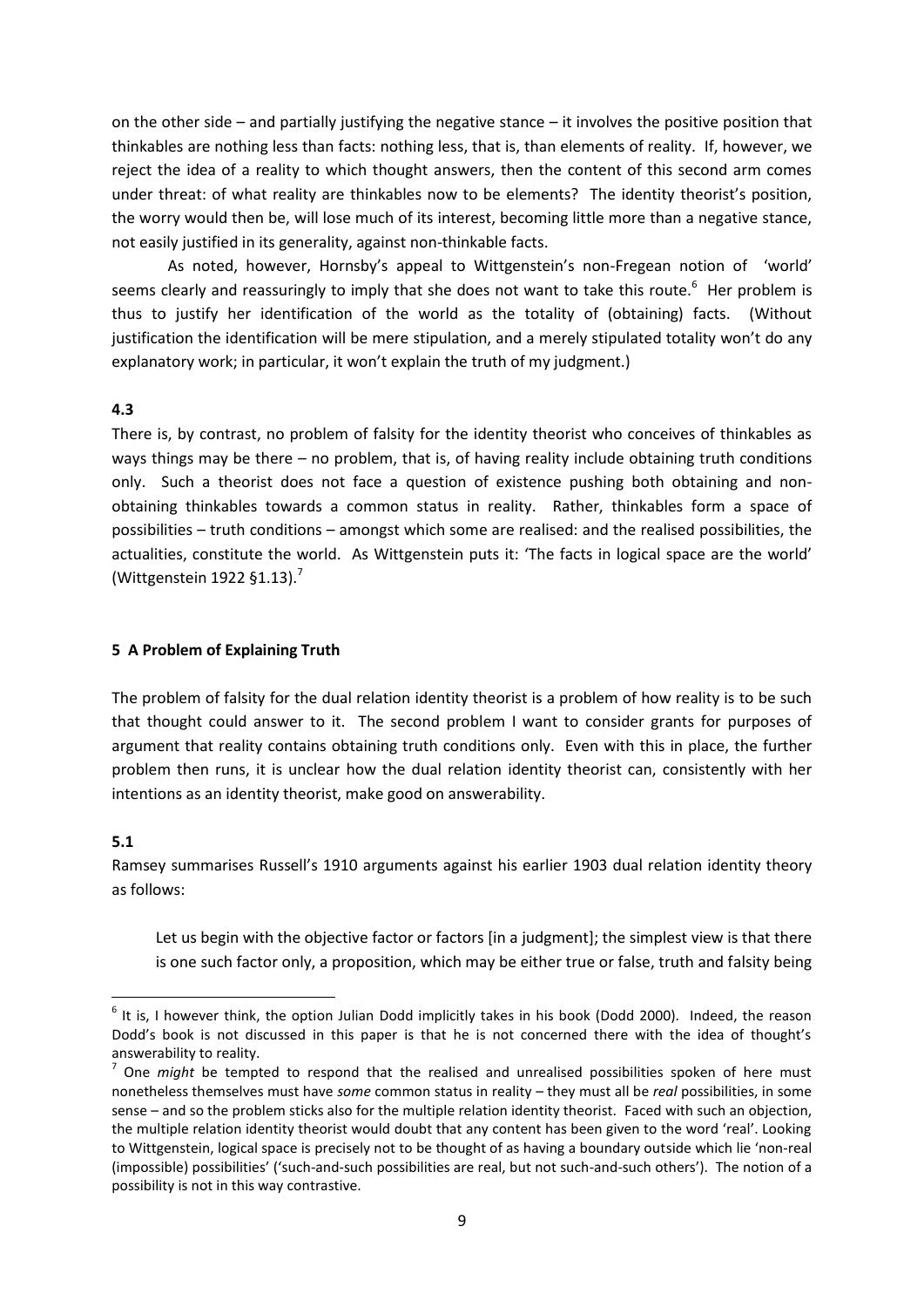unanalysable attributes. This was at one time the view of Mr. Russell, and in his essay, "On the Nature of Truth and Falsehood," he explains the reasons which led him to abandon it. These were, in brief, the incredibility of the existence of such objects as "that Caesar died in his bed," which could be described as objective falsehoods, and the mysterious nature of the difference, on this theory, between truth and falsehood. He therefore concluded, in my opinion rightly, that a judgment had no single object, but was a multiple relation of the mind or mental factors to many objects. (Ramsey 1990 pp.153-4)

We've considered the problem of incredible objective falsehoods; let's turn now to the mysterious nature of the difference between truth and falsehood.

The complaint here is not quite that on Russell's early theory truth and falsity were brute properties of propositions. It can't be quite that because Ramsey rejects in this paper that there are such things as propositions. 'It is true that p' means nothing other than that p, 'it is false that p' nothing other than that not-p, and the last thing Ramsey would press for is would press for is an account of the difference between Jack's loving Jill and his not loving Kate. So the complaint must rather be – as context confirms – that Russell's 1903 theory makes the difference between true and false *judgment* mysterious. But what complaint is that? What sort of an explanation of this difference are Ramsey and the 1910 Russell after? Well, it is clear in both texts that what they want is an explanation by reference to, as we've put it, the content of reality. Whether my judgment is true or false must depend upon 'the world'. We considered above that if the world contains too much, if it contains non-obtaining facts as well as obtaining facts, such an explanation will not be forthcoming. Excluding non-obtaining facts from reality is, however, only a precondition of an explanation. With this precondition in place, one still needs that what is included in reality obtaining truth conditions – does some explaining. Specifically, one needs it to be the case that if Jack loves Jill, then just this – that Jack loves Jill – explains the truth of my judgment that Jack loves  $Jill.<sup>8</sup>$ 

## **5.2**

 $\overline{a}$ 

The 1903 Russell endorses no such explanation. The truth of a judgment that Jack loves Jill, he held, is a matter of the truth of the proposition judged. But the truth of the proposition judged was in turn neither equated with, nor taken to be explained by, Jack's loving Jill. It was not equated with Jack's loving Jill because Russell's dual relation theory had propositions down as objects, and such an object having the property of truth is a different matter from Jack and Jill being related by *love*. And it was not explained by Jack's loving Jill because it was not explained by anything. As Ramsey emphasises in making his complaint, truth and falsehood are, for Russell, brute 'unanalysable attributes' of proposition-entities.

Why this bruteness? Well, recall that it was taken in section 2 above to be a part of the identity theory's essential opposition to the correspondence theory that it refuses to provide an account of the difference between obtaining and non-obtaining truth conditions. The reason for this was straightforward: in holding that truth conditions, if they obtain, are already reality, the identity theorist rejects that there is anything else, any 'further reality', by reference to which their obtaining or non-obtaining might be explained. Thus, as Russell had it, some truth conditions obtain and some

<sup>8</sup> Or as Aristotle had it: 'It is not because we think that you are white, that you *are* white, but because you are white we who say this have the truth' (Aristotle 1984 1051b 6-8).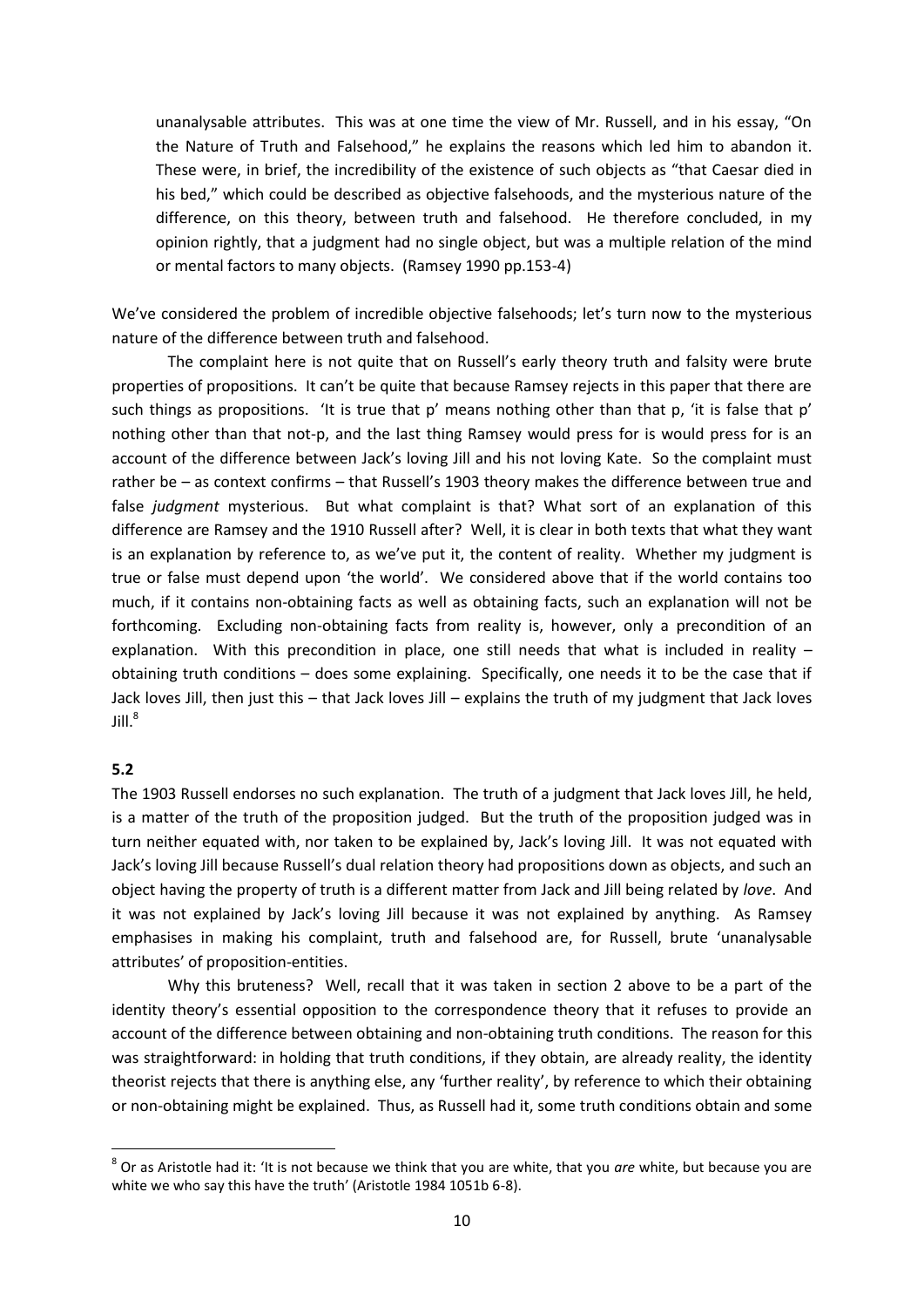do not, 'just as some roses are red and some white' (Russell 1904 p523). The fuller quote from Russell, however, is that 'some propositions are true and some false just as some roses are red and some white.' And the point of remarking this here is that these two claims are, of course, the same; I wasn't misquoting Russell. For a dual relation identity theorist – a theorist who takes thinkables to be the primary truth bearers – no separation is available of the truth of the thinkable that p from its obtaining.<sup>9</sup> So not to give an account of the difference between thinkable obtaining and nonobtaining is precisely not to give an account of the difference between thinkable truth and falsity.

Hornsby, it may thus seem, will have to agree with the 1903 Russell that thinkable truth and falsity to be brute, and so follow him to the unwelcome conclusion that the truth of my judgment that Jack loves Jill is not explained by Jack's loving Jill.<sup>10</sup> Interestingly, though, this is not what happens. Whilst Hornsby agrees with Russell that judgment truth is a matter of propositional truth, she *rejects* that propositional truth is brute. Rather, the truth of the proposition that Jack loves Jill – and so the truth of my judgment – is explained by, precisely, the fact that Jack loves Jill. Hornsby, this is to say, agrees, as an identity theorist must, that the truth of a thinkable is not explained by any further reality. There is no reality beyond the thinkable to which appeal might be made here. But the conclusion that thinkable truth must therefore be brute is, she implies, too hasty. Rather, the truth of a thinkable is explained by the thinkable itself. Appealing as this proposal may seem, it does not, I want now to press, represent a happy way for the dual relation identity theorist to have thought answerable to reality. In particular, I want to suggest that Hornsby's position here threatens to push her towards the correspondence theory in a manner with which she should be considerably uncomfortable, given her ambitions in offering an identity theory.

### **5.3**

1

It is clear enough why Hornsby would want to claim that if the proposition that p is true, this is because p. Without this she is left with the early Russell unable to say that if my judgment that p is true this is because p, and so unable to endorse the idea that thought answers to reality. How though is the claim to be substantiated? Addressing this question, Hornsby compares the relationship between 'The thinkable that a is F is true' and 'a is F' with that between '{a} has a member that is F' and 'a is F'. Much as a's being F explains {a}'s having a member that is F, so too it explains the thinkable that a is F's being true. Her leading idea here is that the proposition's being true, like the set's having a member that is F, 'requires something *more* than a's being F' (Hornsby 2005 p44) – and this something more constitutes the explanatory asymmetry. Substituting 'The rose is red' for 'a is F' she writes:

For the rose to be red, it isn't required that there should be anything meaningful to say or to think; in particular it isn't required that the proposition that the rose is red should be propounded. Again, for the rose to be red it isn't required that one should be able to speak or to think of a set whose sole member is the rose. (Hornsby 2005 pp.43-4)

 $^9$  One could try, perhaps, for something like: the thinkable's truth is constituted by, rather than identical to, its obtaining, but transparently there is no material available to the theorist with which to substantiate such a claim.

 $10$  As Russell writes in 1910: if we 'adhere to the opinion that there are both true and false Objectives we shall be compelled to regard it as an ultimate and not further explicable fact that Objectives are of two sorts, the true and the false' (Russell 1992 p119).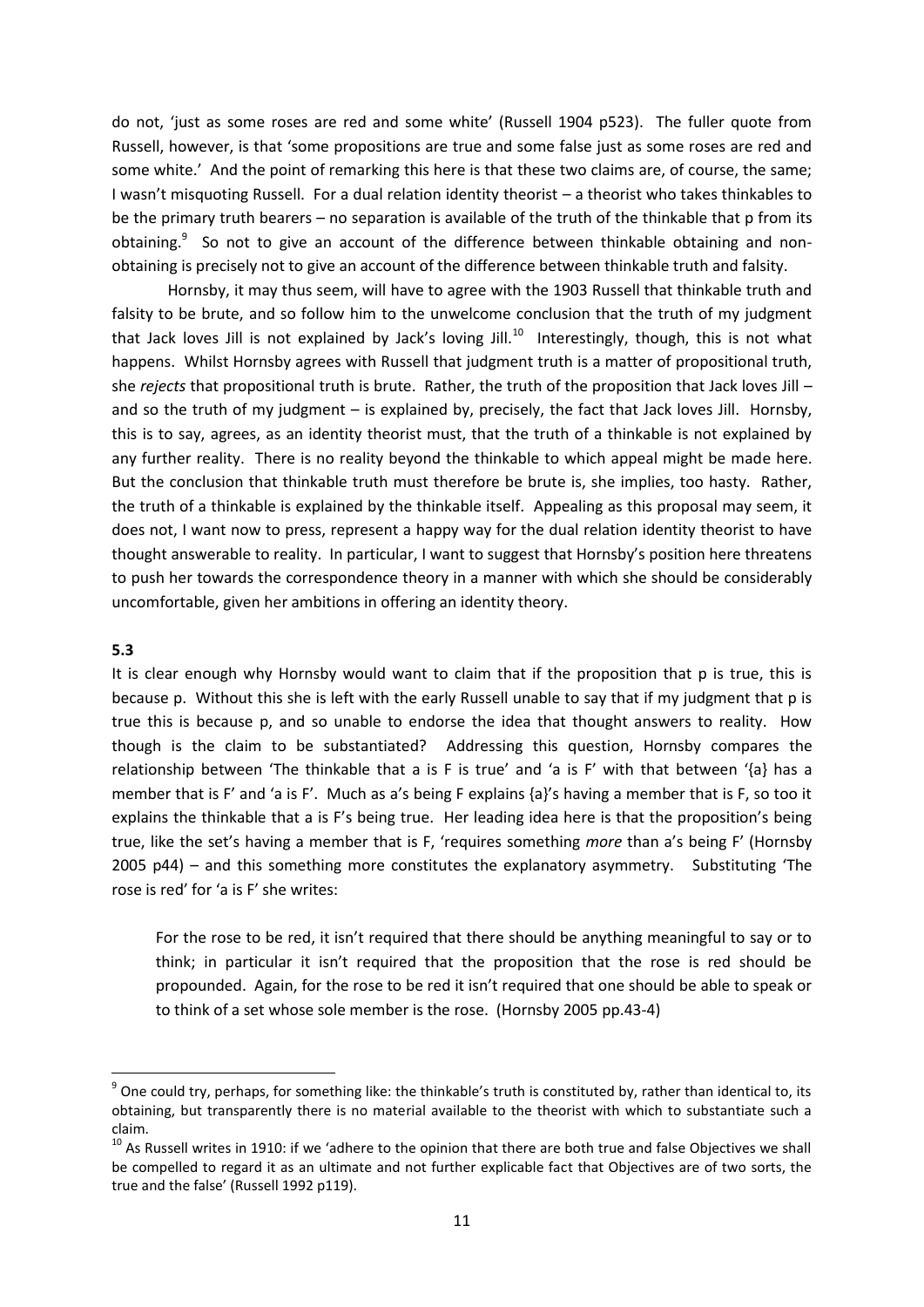{a}'s having a member which is F requires something more than a's being F: it requires that the singleton  $\{a\}$  should exist. Similarly, 'its being the case that [the proposition that p] is true requires more (in the sense elicited) than that p should be the case' (p44): it requires that there should be such a proposition as that p.

How, one however wonders, does the 'The proposition that p is true' say *more* than 'p'? Preliminary substance is available for the claim that it says something *different* from 'p' – it speaks of a thinkable-entity and a property of truth neither of which are spoken of by 'p'. But how something *more*? In the case of the singleton {a}, the claim that a's being F explains {a}'s having a member which is F doesn't come for free: it is grounded, rather, in the theory of sets and their membership. This is what accounts for the 'saying more than' explanatory relation. And no more can it come for free that a's being F explains the proposition-entity that a is F's having the property of truth. For that, it seems, we shall need (nothing less than) a theory of propositions and their truth.

One point of concern, then, might be that it's unclear what sort of theory Hornsby could offer here. She can't suggest that the truth of the proposition that a is F depends upon a's being F by virtue of its representing that a is F, as this is obviously incompatible with the identity theory. To repeat a point made above, thinkables are not representations, they are what representations represent – facts. (The proposition that a is F does not represent that a is F – it *is* that a is F.)Nor can Hornsby make the dependence in some way definitional – not without, that is, her theory of truth collapsing into a minimalism. (And Hornsby is quite clear she doesn't want that: like Frege, Wittgenstein, Ramsey and many others, she is adamant that the notion of thought, of thinking and of thinkable, is not theoretically prior to that of truth.<sup>11</sup>) What Hornsby would point us to here instead, I rather take it, is the work of Davidson. I can't begin here to assess the prospects of such an appeal. What I want rather to do is query the fact that Hornsby so much as *needs* a theory, of whatever sort, of the truth of propositions. The concern I want to press, this is to say, is not that it is unclear what Hornsby might say at this point but rather that *we have here a point at which something needs to be said*.

## **5.4**

1

In adopting the identity theory and rejecting of the correspondence theory, Hornsby, following McDowell and Wittgenstein, wants to insist that thought and reality are internally connected**.** To repeat the (retrospecting) later Wittgenstein: 'When we say, when we *mean*, that something is the case, we do not stop with what we mean anywhere short of the fact' (Wittgenstein 1953 §95). Now Hornsby has *that* perfectly well, but the way in which she has it – the conceptions of meaning and fact she brings there into play – causes a second internal connection between thought and reality to become obscure. How is it, the question opens up, that the truth of my judgment that Jack loves Jill is a matter of Jack's loving Jill? The response to this question in keeping with the Identity Theorist's attitude towards truth should be that we have here mere truism: for my judgment to be a judgment that Jack loves Jill just is for its truth to be constitutively explained by Jack's loving Jill. Hornsby, the concern however is, is out of position to make such a response. For my judgment to be a judgment that Jack loves Jill, she holds, is for it to have as its object the proposition-entity that Jack loves Jill – and it remains obscure, a point in need of substantial account, how the truth of that entity and so the truth of the judgment will depend upon things being a certain way with Jack and Jill. McDowell

<sup>&</sup>lt;sup>11</sup> See Hornsby 1997 section III.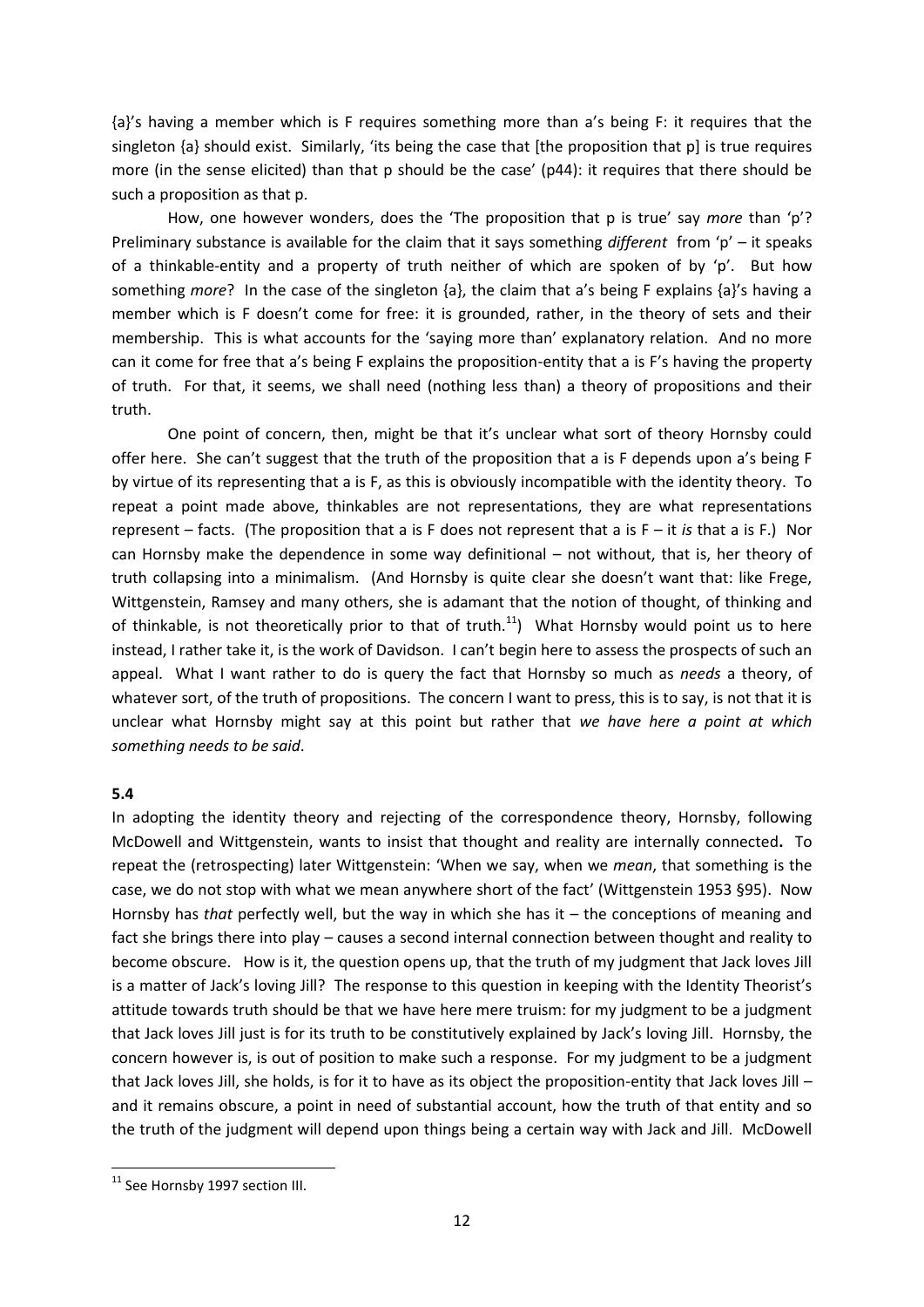claims, and indeed attributes the claim to Hornsby, that 'the only general statements we can acceptably make about truth are truistic' (McDowell 2005 p88) – but Hornsby must, I think, refuse the attribution. Her theorising leaves her needing to make and justify a substantial – non-truistic – theoretical claim that if the thinkable that p is true this is because p.

We can voice the concern here with the terminology of gaps. Hornsby's identification of true thinkables and facts aims to repudiate the correspondence theorist's idea of a gap between thought and reality. But the manner of her identification effectively opens up a second such gap. This second gap is, if you like, a gap in the first instance within reality. In having thinkables as things, Hornsby places them *alongside*, and so *at a distance from*, other, more normal things such as Jack and Jill. In so having thinkables, this is to say, there arises a question of how matters being as they are with the thinkable-things – in particular their being true and their entailing each other – relates to matters being as they are with the non-thinkable things – their being red, loving each other etc.. One needs a bridging theory. And whilst the gap in need of a bridge is, as said, a gap in the first instance between two sections of reality, once the absence of a gap between thought and one of these sections – the world of thinkables – is made clear, what we are left with is a precisely gap between thought and the world of Jack and Jill. Hornsby thus ends up looking rather like the correspondence theorist she wants to oppose. $^{12, 13}$ 

#### **5.5**

**.** 

The identity theory of truth, I am suggesting, cannot find its proper expression until the dual relation theory of judgment is rejected; only then can the identity theorist have thought answerable to reality without therewith opening up a gap between the two. And once the dual relation theory is rejected the identity theorist can indeed have gapless answerability. Once the dual relation theory is rejected and thinkables conceived of as ways things may be, no separation is effected between thinkables and Jack and Jill. Rather, Hornsby's world of thinkables is replaced by Wittgenstein's logical space of possibilities, and the layout of her world of thinkables becomes the determination of that space – it becomes, that is to say, nothing other than the layout of the world of Jack and Jill.<sup>14</sup> To repeat the point: once the dual relation theory is rejected, the claim that the truth of my judgment is explained by Jack's loving Jill can become mere truism. To say that a judgment has *that Jack loves Jill* as its truth condition – to say that it is a judgment that Jack loves Jill – is, trivially, to say that the obtaining of that condition constitutively explains the truth of the judgment. And to say

 $12$  One perspective on the point here, misleading no doubt for certain purposes, would be that Hornsby has not so much avoided a gap between thought and reality so much as located thinkables on the thought side of such a gap – and so undermined her right to think of (true) thinkables as *facts*.

<sup>13</sup> Hornsby *might* reply that I'm running together here two types of gap, that the 'ontological gap' she wants to avoid between thought and the world is a particular kind of theoretical gap, and that the theoretical gap I'm finding her committed to is not of the same kind. Maybe. Certain things she says in her 1997 paper seem to suggest that she sees the correspondence theorist's gap as between the conceptual (thought) and the nonconceptual (world). And the gap I've got in view is certainly not of this kind: the proposition's truth is explained for Hornsby not by things being as they are with non-conceptual grit but rather by the proposition itself. It is readily pointed out, though, that whilst some correspondence theorists clearly are operating with such a gap (e.g. Travis (2011)), others (e.g. the 1910 Russell) are clearly not. And what the identity theorist should be after – surely – is a repudiation of the disunity of thought and world found in correspondence theories generally. (This is I think McDowell's ambition; it is certainly the early Wittgenstein's (see Sullivan 2001).)

<sup>&</sup>lt;sup>14</sup> For an account of the lack of a gap between thought and reality in the *Tractatus*, and of Wittgenstein's attitude towards Frege on the matter, see Sullivan 2001.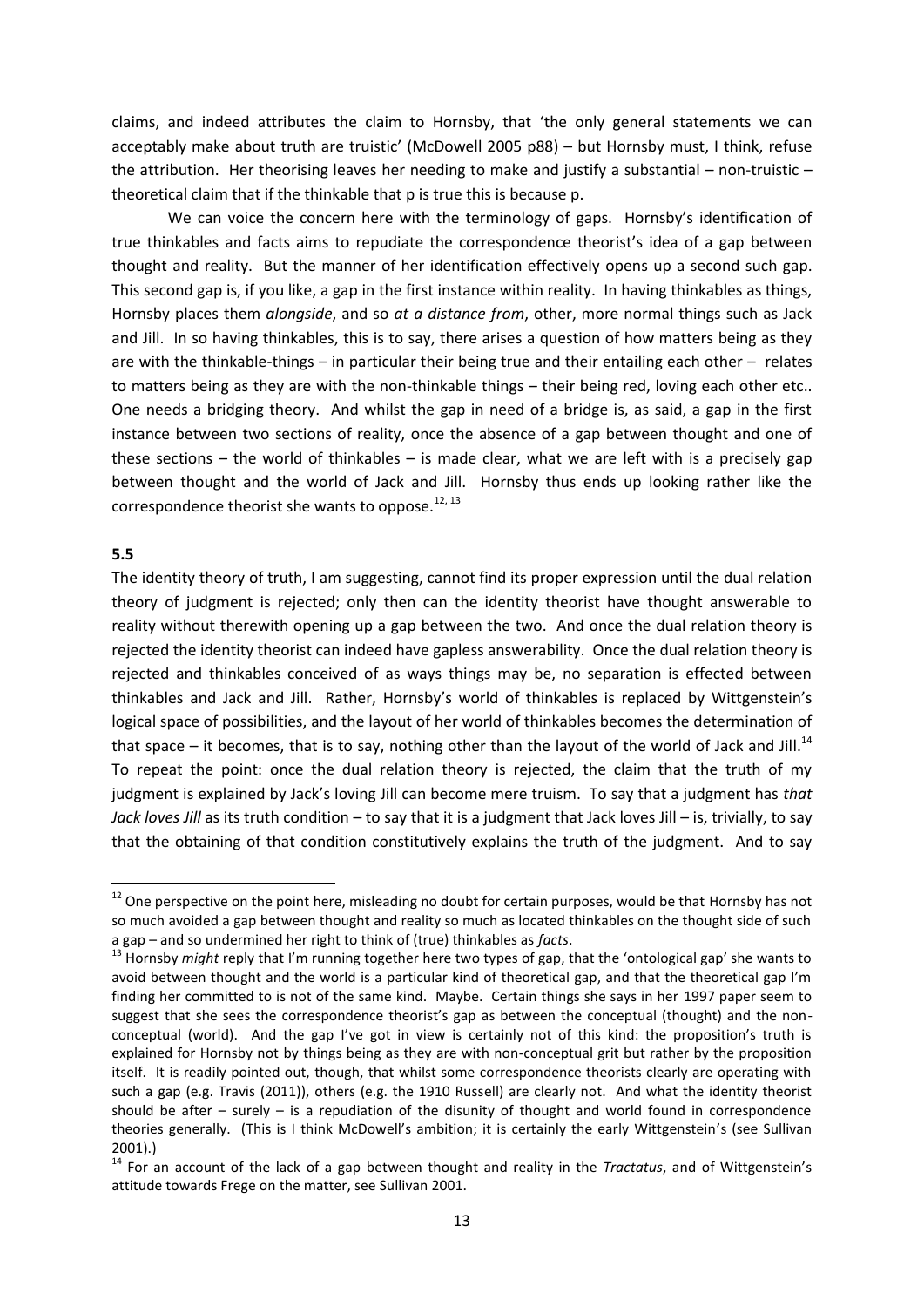this, for Ramsey, is not to say anything other than that Jack's loving Jill constitutively explains the truth of the judgment. The obtaining of the truth condition that Jack loves Jill is not the possession by some thinkable entity of the property of truth/obtaining: it is nothing other than Jack's loving  $Jill.<sup>15</sup>$ 

## **6 Conclusion**

It is well known that Russell moves in 1910 not only to a multiple relation theory of judgment but also to a correspondence theory of truth. We have explored the reasons he gives for adopting the multiple relation theory. It's not the case, however, that Russell advances further reasons, reasons beyond his concerns with thought's answerability to reality, to justify his move to a correspondence theory. On the contrary, the correspondence theory, Russell implies, is where one is taken when one takes such answerability seriously. So immediately after saying that his earlier theorising 'leaves the difference between truth and falsehood quite inexplicable' he writes:

We feel that when we judge truly some entity "corresponding" in some way to our judgment is to be found outside our judgment, while when we judge falsely there is no such "corresponding" entity. (Russell 1992 p119)

Wittgenstein and Ramsey disagree that this is the proper terminus of Russell's concerns with answerability. What those concerns call for is only a rejection of the dual relation theory of judgment; they do not in addition provide pressure for a correspondence theory of truth. Russell's 'feeling' that for Jack to love Jill is for there to exist a fact-entity of Jack's loving Jill is an entirely separable and somewhat dubious consideration. Dubious or not, I have argued that the feeling is at least separable. Once the dual relation theory is rejected, an identity theorist of truth can endorse perfectly well the claim that if my belief is true this is because of the content of reality.

## **References**

1

Aristotle 1984: *Metaphysics* in Barnes ed. *The Complete Works of Aristotle* (Princeton: Princeton University Press)

<sup>&</sup>lt;sup>15</sup> It's worth briefly considering how Frege would react to the line of argument of this section. Frege appears, at least, to maintain with Hornsby that thinkables are entities, the primary truth bearers (e.g. Frege 1984 pp. 353-4), and then also with Ramsey that 'The thinkable that p is true' says the same as 'p' (Frege 1984 p354). Such a combination of views obviously calls for elaboration: if thinkables are entities then 'The thinkable that p is true' would seem to involve reference to such an entity and the ascription to it of the property of truth. If not, then how not? If so, then how does the sentence nonetheless say the same as 'p'? (Frege is unusually uncomfortable here, uncertain whether we should think of truth as 'a property in the ordinary sense' (Frege 1984 p354).) This need for elaboration to one side, however, the only explanation available to Frege of the truth of a judgment would appear to be that stemming from thinkables being the primary truth bearers. Whilst Frege can say that a judgment that p is true because p, the explanation in view here is nothing more than the position that a judgment that p is true because its object, that p, is true. In particular, it does not include the position that the primary truth bearer – the judgment's object – is true because of reality. The explanation thus fails to embody an idea of thought answering to reality; Russell and Ramsey would not be happy. (This 'failure' is of course not surprising: as noted above, Frege simply doesn't deal in a notion of reality to which thought is answerable.)